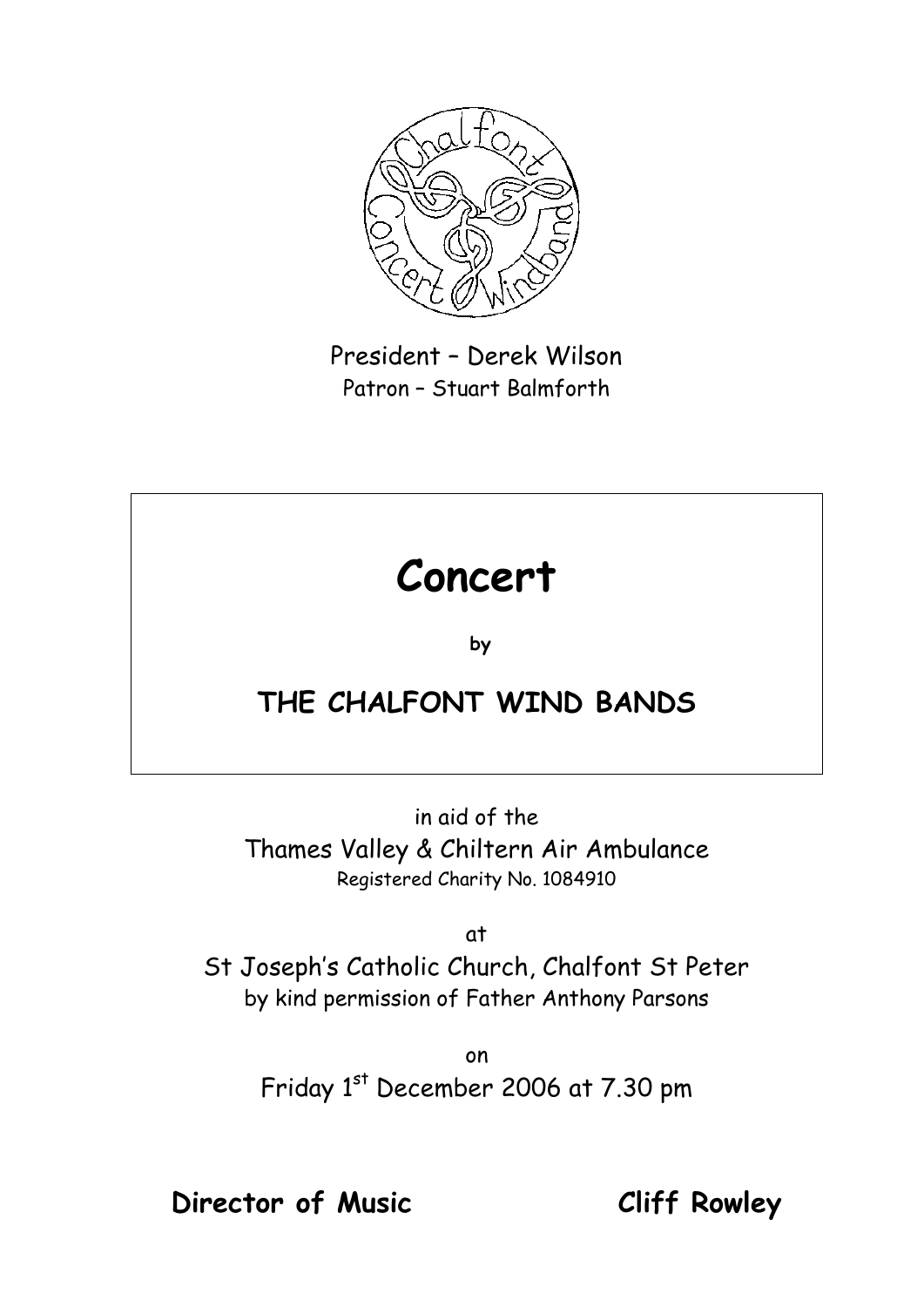#### **THE CHALFONT CONCERT WIND BAND**

The Chalfont Concert Wind Band was founded in 1977. The Band's aim is to encourage the interest of musicians in making music together (young and old alike) and to give them plenty of experience of playing in public. To add variety, there are also instrumental ensembles associated with the Band. The Band is able to serve the local community by playing on suitable occasions, and raises considerable sums of money for charity.

Anyone playing a wind band instrument is welcome to join. The Concert Band requires Grade 5 standard and B Band requires no graded standard, but lots of enthusiasm! Both the Concert and B Band meet weekly for rehearsals on Monday evenings at Robertswood School, Chalfont St Peter, Bucks.

Rehearsal times are: 6.15 pm – 7.30 pm (B Band)

#### 7.45 pm – 9.45 pm (Concert Band)

If you are interested in joining one of the Bands, please contact us for further information – or even come along on a Monday evening. We would love to see you.

#### **Contacts:**

Bryan Ogilvie (Chairman): 020 8998 7042 Cliff Rowley (Musical Director): 01494 531146 Website: www.chalfontwindband.co.uk

#### **CONCERT BAND MEMBERS**

| Piccolo:              | Kirsty Rowley                                                               |
|-----------------------|-----------------------------------------------------------------------------|
| Flute:                | Lucy Clayton, Andrea Coventry, Sonia Methven, Kirsten Oliver, Kirsty Rowley |
| Oboe:                 | Kim Horgan                                                                  |
| Clarinet:             | Gemma Bryson, Mary Cadman, Meredydd Clark, Petra Cooper, Barbara Douglas,   |
|                       | Natasha Hodgson, Emily Hurst, Ruth Lowth, Bryan Ogilvie, Andrew Warren,     |
|                       | Helen Warren                                                                |
| <b>Bass Clarinet:</b> | Rosalind Aspinall                                                           |
| Alto Sax:             | Sandra Dowler, Kathy Inker                                                  |
| Tenor Sax:            | George Taylor, Philip Wilson                                                |
| <b>Baritone Sax:</b>  | Margaret Pianta                                                             |
| French Horn:          | Bob Paxman, Derek Wilson                                                    |
| Trumpet:              | David Adamson, Gerard Farrell, Chris Park                                   |
| Trombone:             | Sue Bogle, Jim Pullen                                                       |
| Euphonium:            | Grant Charleston                                                            |
| <b>Bass Guitar</b>    | Andrew Osborne                                                              |
| Percussion:           | Barry Kirton, Toby Jackman                                                  |
|                       | <b>B BAND MEMBERS</b>                                                       |
| Piccolo               | Kirsty Rowley                                                               |
| Flute:                | Denise Ballheimer, Rebecca Barnard, Jane Cobley, Alexia Dodd, Katie Fenton, |
|                       |                                                                             |

| Denise Ballheimer, Rebecca Barnard, Jane Cobley, Alexia Dodd, Katie Fento |
|---------------------------------------------------------------------------|
| Julia Jonwood, Laura Kolka, Kirsty Rowley, Emma Thwaites                  |
| Sue Barnard, Meredydd Clark, Laurence Hodgson, Emily Hurst                |
| Harry Colman, Rosie Wright                                                |
| Martin Richardson, Philip Wilson                                          |
| Thomas Adamson, Emily Christie, Lucy Clayton, Christopher Poole           |
| Conor Bentley                                                             |
| Andrew Osborne                                                            |
| Julia Jonwood                                                             |
| Toby Jackman                                                              |
|                                                                           |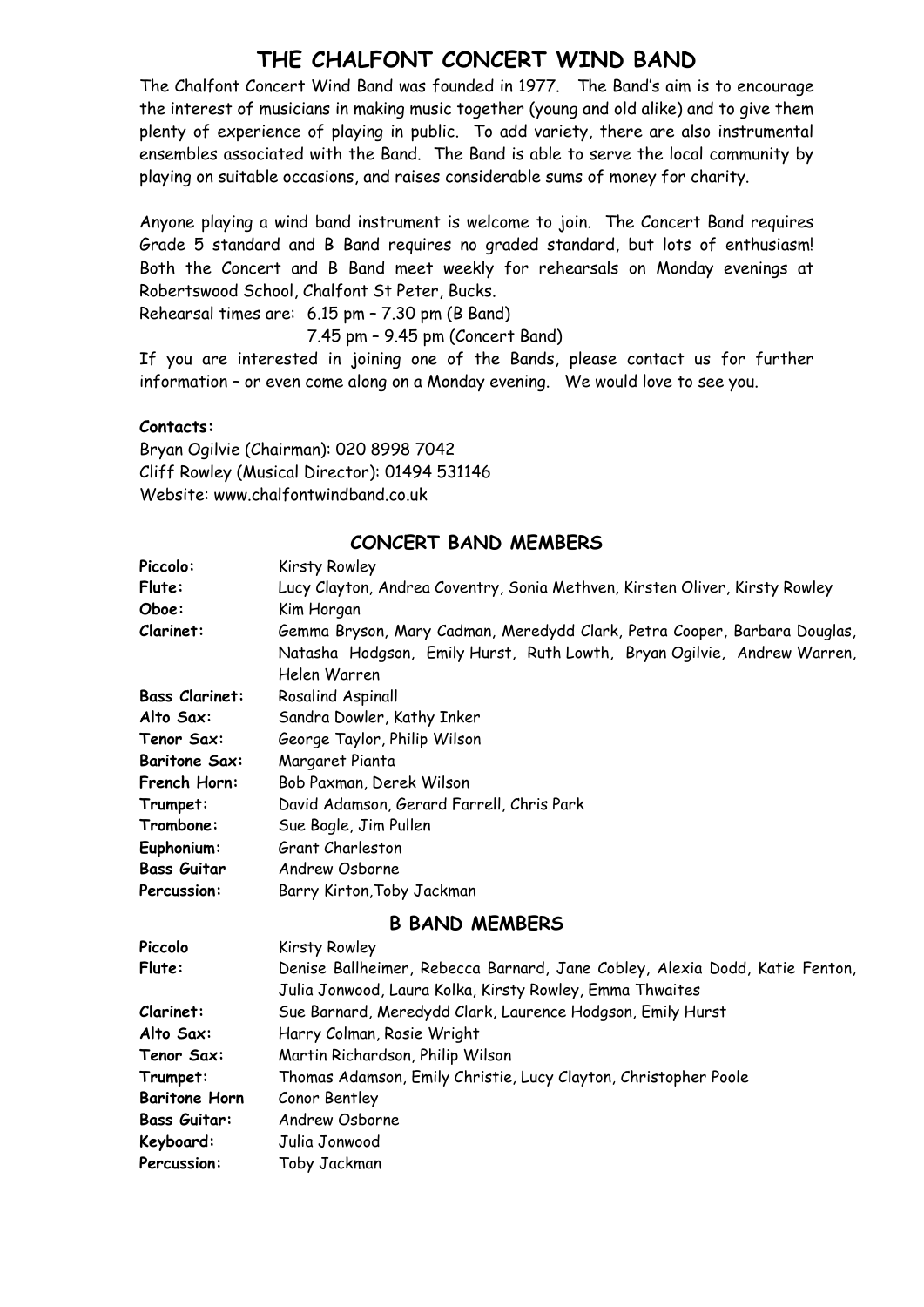. . . . . . . . . . . . . . **The Band is deeply grateful to Father Anthony Parsons for allowing the use of the Church for this concert and waiving any charge, so enabling all proceeds to be presented to this year's chosen charity which is the Thames Valley & Chiltern Air Ambulance**. . . . . . . . . . . .

### **CHALFONT CONCERT BAND Conductor: Cliff Rowley**

**The National Anthem**

**Marche Militaire** Charles Gounod

**Sheep May Safely Graze** J.S.Bach **(from Cantata No 208 'The Hunt')** arr Philip Sparke

**Beauty and the Beast** Alan Menken

**Ukrainian Bell Carol** M.D.Leontovych

**Jeux D'Enfants** Georges Bizet

arr Trevor Sharpe

arr John Moss

arr Philip Sparke

arr Geoffrey Brand

**Introduction to the Thames Valley & Chiltern Air Ambulance by Len Degavino followed by a collection taken during the next item.**

#### **CHALFONT CONCERT BAND**

**Conductor: Derek Wilson**

**Viennese Sonatina** W.A.Mozart

arr Walter Beeler

## **INTERVAL**

Refreshments will be served in an adjoining Hall (a donation will be requested)